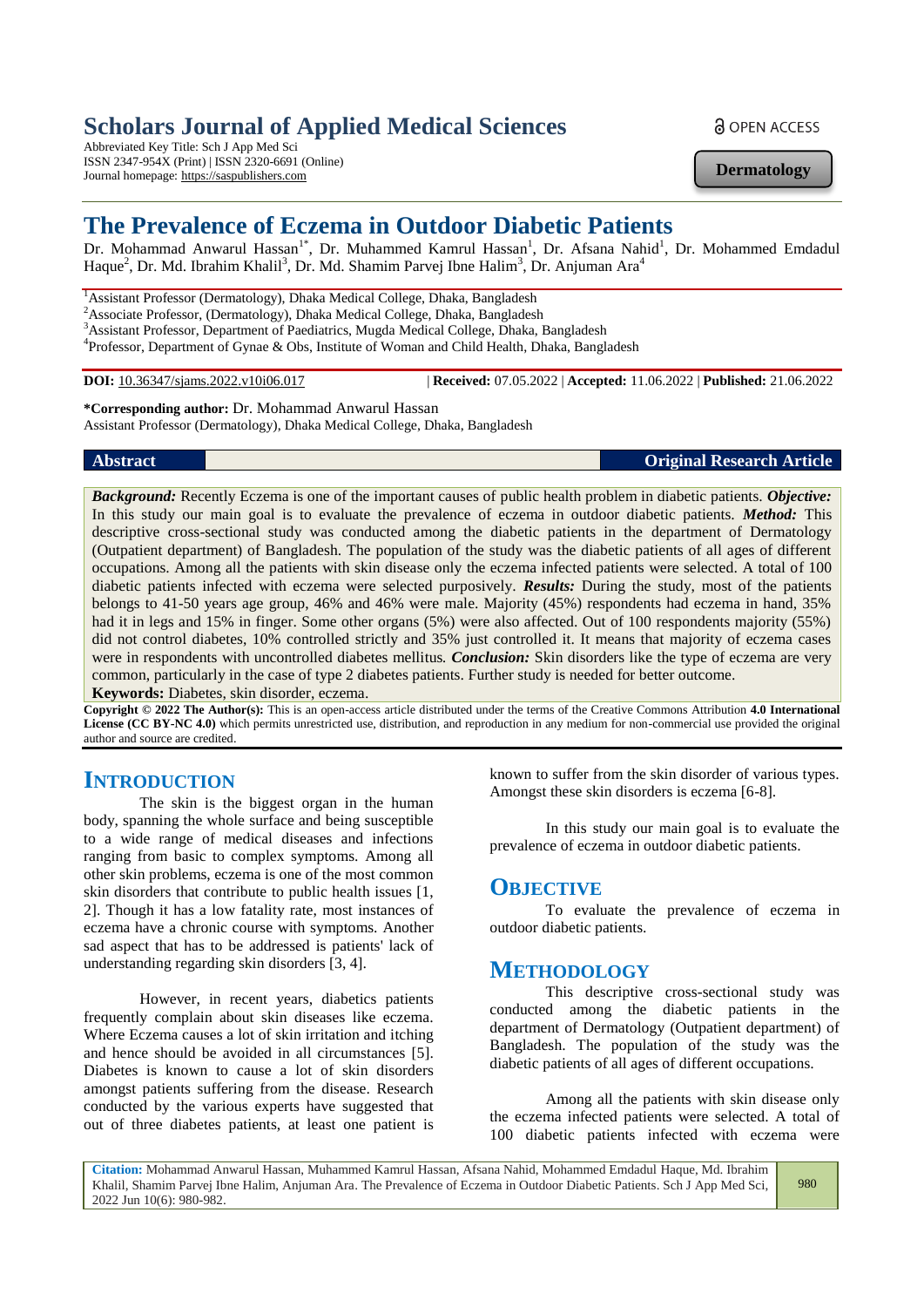selected purposively. A structured questionnaire was prepared at the beginning of the study. Before going to the actual study, the questionnaire was pretested. Then the final questionnaire was prepared.

Data were entered on the excel spreadsheet and analyses were performed with IBM SPSS statistics version 16 (New York, US) using descriptive statistics. Results were expressed in tables and bar charts.

## **RESULTS**

In Table-1 shows age distribution of the patients where most of the patients belongs to 41-50 years age group, 46%. Followed by 44% belong to 5160 years, 10% belong to 31-40 years. The following table is given below in detail:

**Table-1: Age distribution of the patients**

| Age group | $\frac{6}{6}$ |
|-----------|---------------|
| 31-40     | 10%           |
| 41-50     | 46%           |
| 51-60     | 44%           |

In Figure-1 shows gender distribution of the patients where out of 100 patients 46% were male and 44% were female. The following figure is given below in detail:



**Figure-1: Gender distribution of the patients.**

In Figure-2 shows economic status of the patients where it was found that majority of the respondents (60%) were from lower class, 35%were from middle class and 5% from upper class. The following figure is given below in detail:



**Figure-2: Economic status of the patients**

In Table-2 shows site of lesion of the patients where It was also observed that majority (45%) respondents had eczema in hand, 35% had it in legs and 15% in finger. Some other organs (5%) were also affected. The following table is given below in detail:

| <b>Site of lesion</b> | $\frac{0}{0}$ |
|-----------------------|---------------|
| Hands                 | 45%           |
| Legs                  | 35%           |
| Finger                | 15%           |
| Other                 | 50/           |

| Table-2: Site of lesion of the patients |  |  |  |  |  |  |
|-----------------------------------------|--|--|--|--|--|--|
|-----------------------------------------|--|--|--|--|--|--|

| $\circ$ 2022 Scholars Journal of Applied Medical Sciences   Published by SAS Publishers, India | 981 |
|------------------------------------------------------------------------------------------------|-----|
|------------------------------------------------------------------------------------------------|-----|